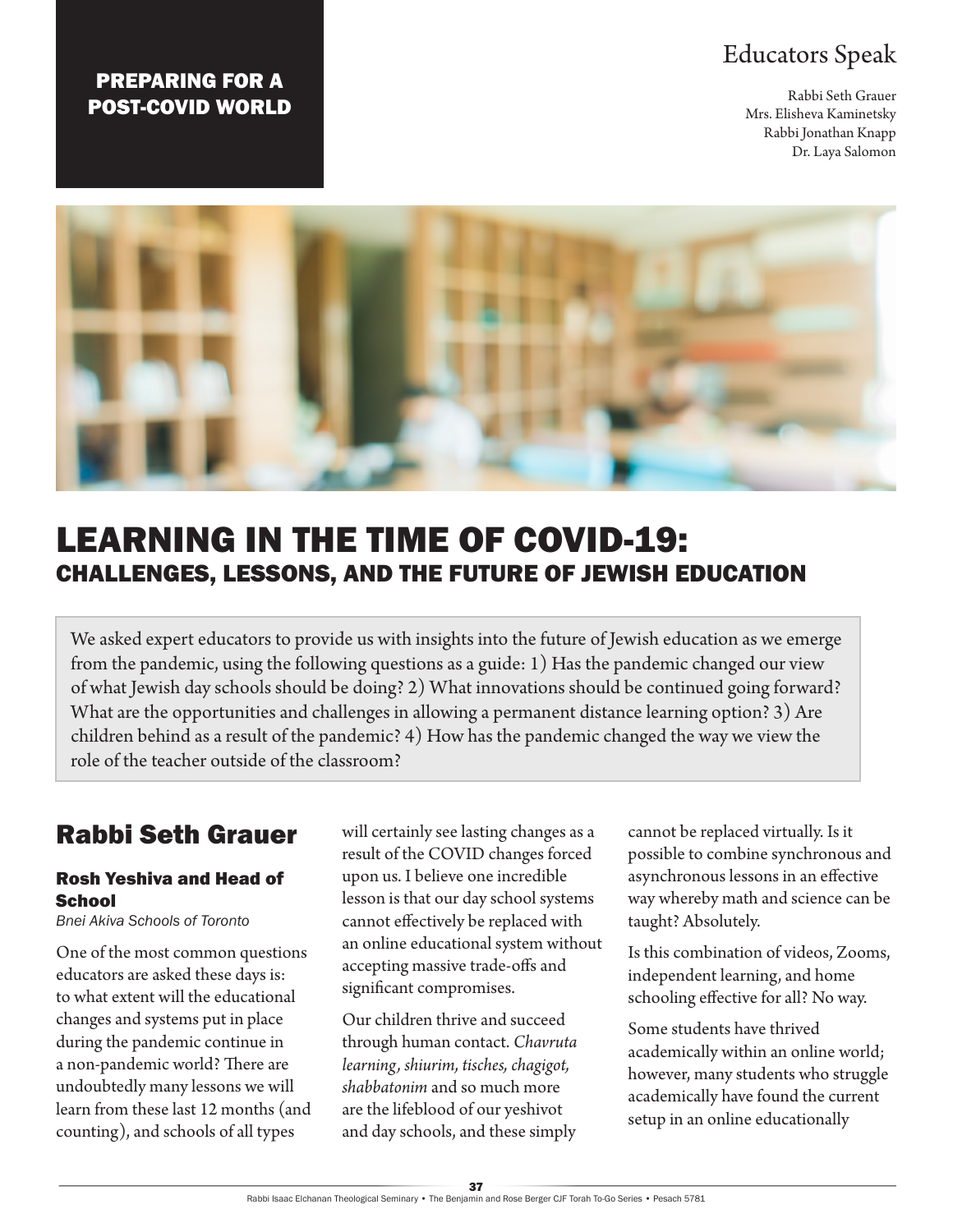independent world difficult. Students with executive functioning challenges have had a very hard time adapting even with support. While perhaps applicable to a greater extent in elementary grades, parents have had a very hard time keeping up with the new demands being placed upon them. Yet what makes our yeshivot and day schools unique is the massive emphasis on social emotional well being and religious growth — both of which are severely compromised in an online world.

When a rebbe cannot *daven* with his talmidim and female religious role models cannot have meaningful discussions in person without masks with their talmidot, something significant is lost. High school is an incredibly complicated time in the life of an adolescent/emerging adult, and personal, sincere support is simply not the same online.

Are students behind as a result of the pandemic? They are not necessarily academically behind. This, of course, depends on how effective the school was at transitioning to an online educational system. However, I would argue that students are behind religiously, socially, and emotionally, and that is of much greater concern. It might take years before we truly know the answer and fully recognize the impact this period had on our students.

The pandemic has highlighted for day schools that the role of the teacher is so much greater than being a supplier of knowledge or even a trainer of skills. I once asked my rebbe, Rav Aaron Lichtenstein, what the role of a teacher is. Rav Lichtenstein responded (paraphrasing): A teacher has three primary responsibilities: 1) To teach the material within the curriculum;

2) To help his/her students learn the skills necessary to be able to learn on their own; and 3) To imbue within his/her students a love of learning. And (said Rav Lichtenstein) their level of importance is in reverse order!

In an online world, No.1 is relatively easy and when done properly, No. 2 can be achieved with a great deal of success as well, but the real challenge that so many of my colleagues have recognized is excelling at No. 3.

 Let us all hope and pray that we can return to our schools to continue to teach and learn in person, face to face and without barriers, as quickly as possible.

## Mrs. Elisheva Kaminetsky

#### Principal, Judaic Studies

*SKA HALB, Hewlett, NY*

The COVID-19 pandemic has forced us all to recalibrate and approach things in new ways. Fault lines in our relationships and institutions have been highlighted and magnified. At the same time, we have learned how to compensate for what we don't have and have shown strength and resilience that we didn't know we possessed. There are many things in our lives that we never considered as privileges or opportunities, like hugging a grandparent or going on a school trip, that we no longer take for granted.

Many years ago, while attending a PD (professional development) session about "flipped classrooms" [a type of blended learning where students are introduced to content at home and practice working through it at school], a colleague turned to me and said, "I've always believed, that

while many areas of life would one day be taken over by machines and computers, we as educators were safe, that we were necessary, and need to be physically present to do our jobs. But now, listening to this presentation on 'flipped classrooms,' I wonder if we, too, will someday be replaced by computers." Over the past year, the learning in many of our schools has continued seamlessly despite the pandemic. We are so thankful for the blessing of technology that has allowed students to connect with teachers remotely. At the same time, person-to-person direct instruction has become more precious than ever, proving that the relationship between teacher and student is of paramount importance in education.

Educating the whole child has long been the mission of our Jewish day schools. As educators, we nurture the social, emotional, religious, and intellectual growth of each child. We care, not just about what our students know, but about how they feel and how they connect to their learning. We look to ignite their passions and help them nurture their own relationships with Hashem, with Torah, and with the community. Role modeling and connections to mentors have proven to be among the greatest influences in the development of a child. For eight to ten hours a day, and many evenings and weekends, we partner with parents in the true fashion described by Chazal, "*talmidim k'banim*" (students are like our children).

During the current COVID crisis, in keeping with our dedication and commitment to being in touch with and supporting the socialemotional needs of our students, we've acquired new tools to assist in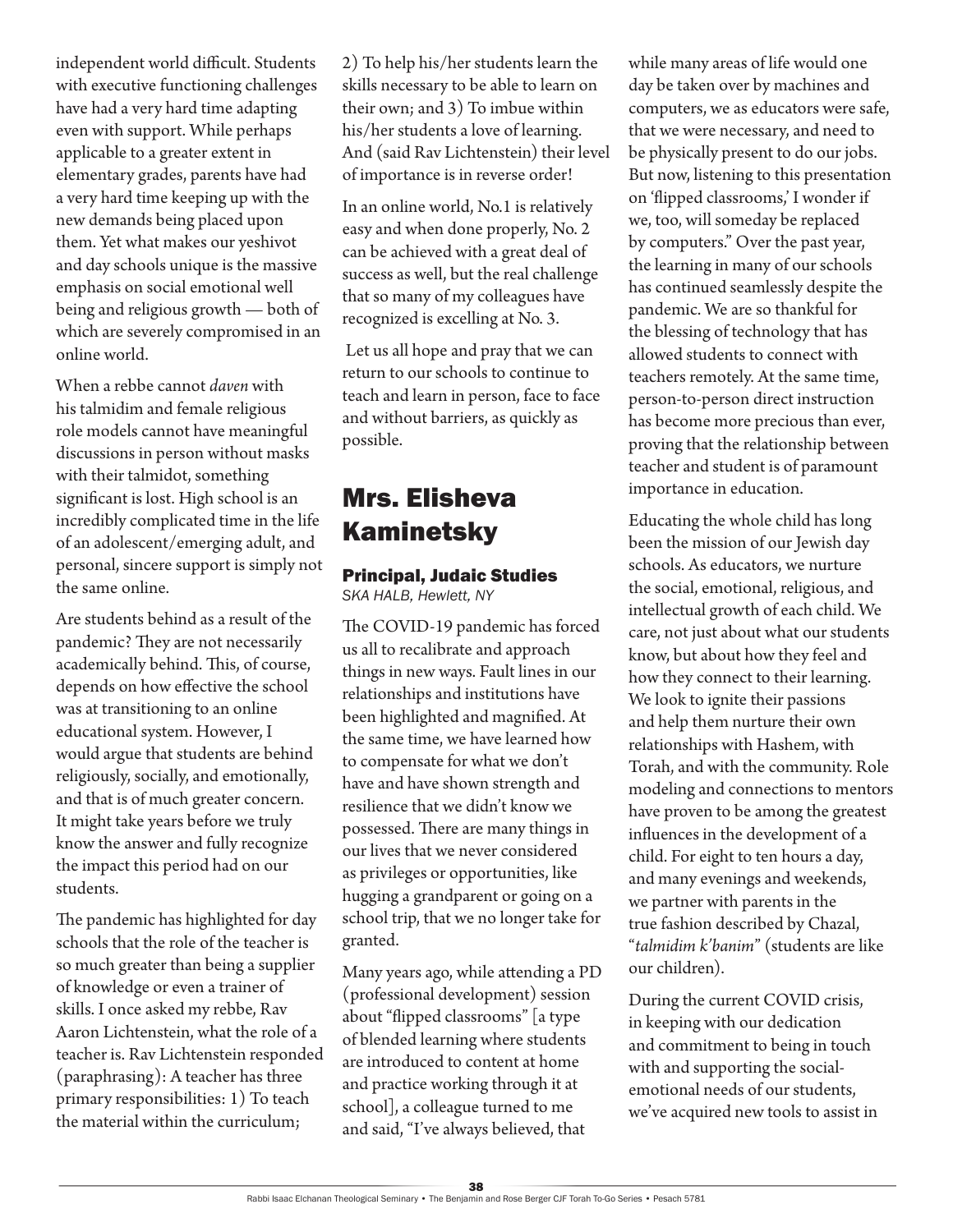navigating these difficult times. By using our classrooms and studies to allow students to reflect and share their feelings about what they are learning and experiencing, students create meaning and can connect the learning to their lives. Now more than ever when students and teachers come to school, whether in person or on Zoom, we are aware of the undercurrent of anxiety, tension, inability to rely on health, finances, summer plans, and even plans for the next day. We have become acutely aware of what it means for a child to go to school while their parents are sitting shiva. After all, in some cases, they are Zooming into school from a room right next to where the mourners are sitting.

We have seen the incredible need for students to socialize and connect in a deep and meaningful way with

During the COVID-19 pandemic, teachers are confronted with new home and school obligations and stressors; sometimes giving a Zoom lesson in the same room with their own young children who are taking their own Zoom classes.

their teachers and their peers, and we, at school, look to compensate for the toll that social distancing has taken on students' ability to do so. As educators, we must always remind ourselves that, even when things are "normal," each student is a world of their own. When they arrive in our classrooms, they each bring their own set of emotions and life circumstances with them.

The same applies to our teachers, of course, many of whom are working parents and have always faced the age-old juggling act of balancing home and work. During the COVID-19 pandemic, they are confronted with new home and school obligations and stressors; sometimes giving a Zoom lesson in the same room with their own young children who are taking their own Zoom classes. We've implemented a periodic teacher survey to take the pulse of our teachers. This includes "checkins" to help gauge how they're doing; a place to share concerns, struggles, and successes; and a culture of care and concern for not only the whole child, but for the whole teacher as well. Teachers have joined faculty-led book clubs, seminars on self-care, and school-sponsored cooking demos to help foster connection among the staff as we support each other during these times.

Additionally, our teachers have become experts in Zoom technology and in making distance learning engaging. In post-pandemic days, these tools can be transferred to the classroom and will also give students who are out of school for medical reasons to continue to have access to their learning in meaningful ways. In addition, in previous years, teachers have offered extra help to students

by phone or email; now students can benefit from math tutoring, answering Chumash questions, and meeting with guidance counselors in the evenings on Zoom, providing a more authentic meeting experience.

Before this crisis, we, as educators, were not aware of the eagerness with which students yearned to be in school, face to face, with their friends and teachers. In all probability, neither were the students themselves! This enthusiasm motivates us to take advantage of every minute we have together, fostering relationships that will impact our young people for a lifetime. As educators, we are vital links in the transmission of our Mesorah and we are grateful for every day that we are able to continue connecting to our students in a meaningful way.

## Rabbi Jonathan Knapp

#### Head of School

*Yavneh Academy, Paramus, NJ*

*L'Zecher Nishmas Yisrael Yaakov ben Dov v'Zlata, Jack Tarzik, whose first yahrzeit is 26 Nissan. Jack was a pioneer in the field of informal Jewish education and mentor to many aspiring educators. I, and many others, sorely miss his advice and presence.*

To a large extent, it feels premature to speak about lessons we can derive and apply in a post-COVID world. Our community has endured, and continues to experience, tremendous suffering including loss of life, illness, disruption of routine, frayed relationships, loss of parnassah and increased anxiety, among other issues. We continue to daven, fervently, that people should be spared any further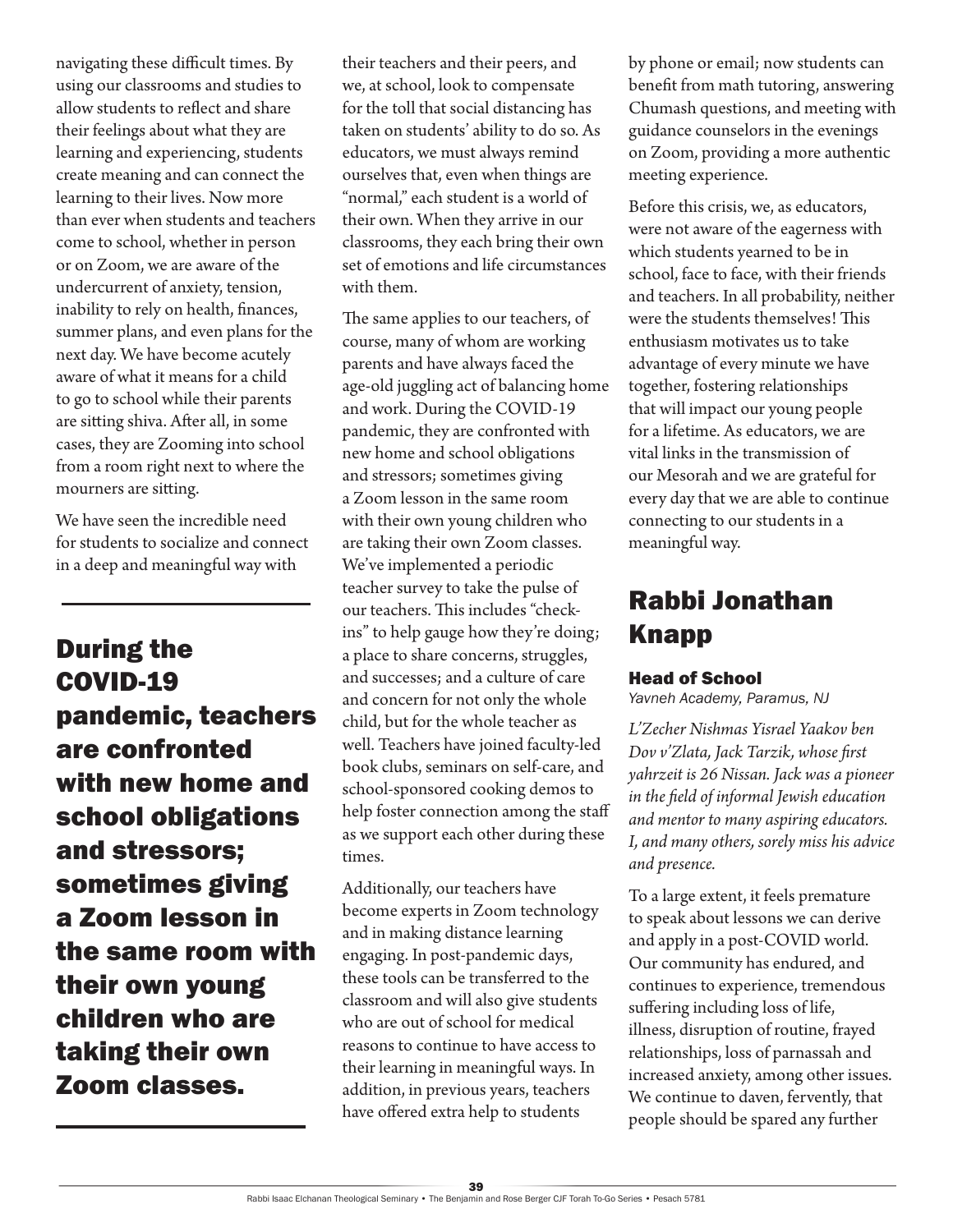illness and that Hashem should send refuah and nechama to those in need.

While it may be too early to determine definitively the long-term takeaways from this time, schools are dynamic institutions and have already implemented many adjustments, some of which will likely remain in a post pandemic world.

One of the true successes over the past several months has been the ability of our yeshivot to provide in-school instruction while preserving public health. This commitment to maintain live instruction has given our students the education and socialization they desperately crave and deserve.

#### **The Pandemic and Jewish Education**

While Jewish day schools have always served as essential resources for the broader community, the pandemic has thrust some of the normal roles of schools — such as teaching "soft skills" — into higher visibility.

Over the past several years, schools have increased their attention to developing social and emotional skills in our children. Teaching empathy, grit, and resilience have emerged as key components of a vibrant day school curriculum. At Yavneh Academy, we have designated staff members to develop our curriculum and focus on these essential life skills. These educators support our main classroom teachers in working with our students throughout the day, focusing on learning how to recognize emotions, navigating conflict, and building empathy. In the midst of this pandemic, we are seeing a great need for these skills. We are finding that those children who can draw on these attributes are better equipped to navigate these challenging times.

Indeed, the COVID pandemic has elevated this focus on developing emotional skills in children to another level. It has sharpened the need for schools to care for the whole child, and even the whole family.

This challenging time has forced us to look at some of our most beautiful religious traditions, like bar and bat mitzvah celebrations, unpack them to their simplest forms, and resanctify them with a focus on their actual religious meaning.

Building emunah in our students is another crucially important priority. How often do we talk about God with our children, in school or at home? Explicitly focusing on finding emunah-shaping opportunities to engage our students has already proven highly beneficial. Our school has incorporated this focus at every grade level with age-appropriate conversations. For the first ten weeks of this year, I engaged our 8th graders with weekly emunah discussions. We explored various ways to grow

our emunah, ranging from exploring Hashem's amazing world to focusing on tefillah, looking for evidence of Hashem's hand in our daily lives, and studying Chumash. Based on the subsequent comments and conversations, I could tell that some of the students really took to particular ideas that most resonated with them personally.

#### **Innovations Going Forward**

Utilizing Zoom has opened up new vistas for parental engagement, giving parents the availability of using Zoom for school-related conferences, meetings, workshops, and more. It has also provided increased opportunities for multigenerational participation in milestone events, Erev Shabbat programming, special visitor days, Siddur celebrations, and other programs. While we strive to maintain that face-to-face relationship, Zoom has given our students opportunities to connect with presenters, educators, and experiences from those all around the world. Furthermore, for children who are out of school due to longterm illness, Zooming into class can be life-changing for staying connected.

In addition, like many schools, we have created multiple minyanim for social distancing and contact tracing purposes. These smaller davening experiences have been encouraging and inspiring. More students can participate. It feels that everyone's participation matters! These small venues also create new educational opportunities and provide chances to integrate some of the emunah concepts mentioned earlier.

This challenging time has forced us to look at some of our most beautiful religious traditions, like bar and bat mitzvah celebrations, unpack them to their simplest forms, and re-sanctify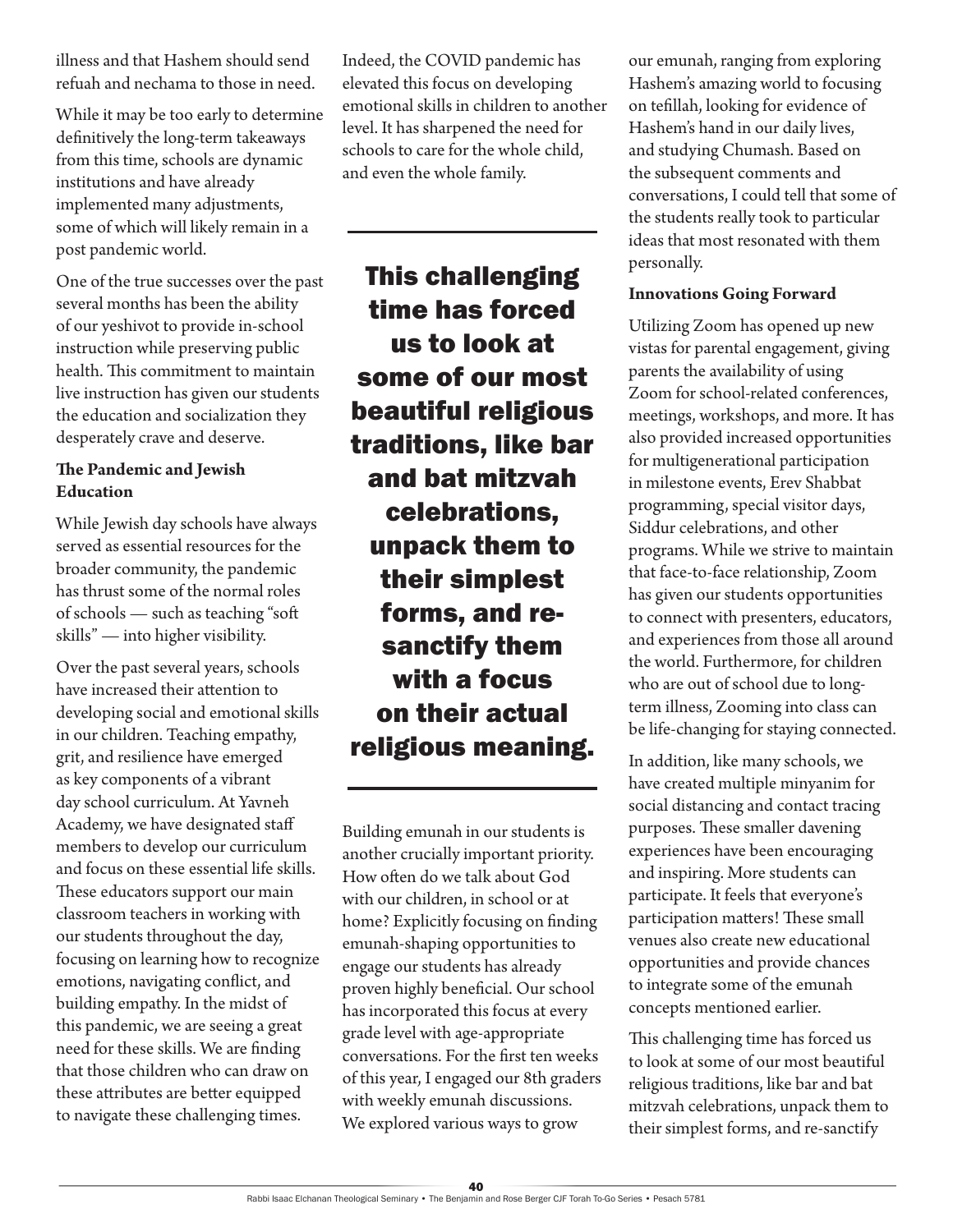them with a focus on their actual religious meaning. We may imagine that we want to revert to "normal" as the pandemic abates, but we will need to pause before rushing back into what once was. I believe that the pandemic has broken various cycles that we would not otherwise have thought to disrupt. The same would apply to other school programs and events.

One thing remains abundantly clear: in-school education is essential and indispensable, especially for our youngest learners. There is simply no replacement for that experience long term.

#### **Are Children Behind?**

Originally, there was much fear and concern about the potential academic impact of COVID-19 on our students. Baruch Hashem, we haven't seen it. This is directly attributable to the heroic efforts of our teachers! Teachers have proven to be absolutely essential, and the way they have faced the herculean challenges of this pandemic continues to amaze me. When history looks back on this time period, along with the extraordinary

heroic work of doctors, nurses, medical professionals, and other frontline workers, we will recognize the incredible dedication and significant sacrifices made by our day school teachers.

At Yavneh, through the dedicated efforts of our parent body, we created a volunteer tutoring program that has stepped in to fill the void for particular students. This program has proven to be mutually beneficial, since many retired teachers or others who find themselves with extra time on their hands feel fulfilled and invigorated by making a meaningful difference in the life of a child. Many adults also lost their sense of routine and this has filled a void for many of them as well.

For schools that have managed to remain open during the 2020–2021 school year, it doesn't seem that our students are behind in their work. Curriculum-wise, they have probably had more class than usual since other forms of programming have been diminished. Eventually, there will be standardized measures and metrics to further confirm these assumptions and early findings. The question might be more relevant in the affective realm: How has the stress of quarantines, Zooming, worrying, etc. impacted our children? In the early childhood years, children's learning and development is centered around play. Those skills are harder to measure, and the potential impact will take longer to determine.

#### **The Role of Teachers Outside the Classroom**

When we began teaching on Zoom in the spring of 2020, the inability to connect with kids outside of class was an enormous challenge. Even while we were teaching them, we lost out on the hallways, lunchroom, and playground conversations. All those opportunities and connections help form a foundation for what we do in the classroom. But our teachers have learned to adjust. They have pivoted, developing brilliant new ways of fostering the teacher-student relationship. We know as educators that developing that connection is the key to learning. With our smiles covered, or faces behind screens at

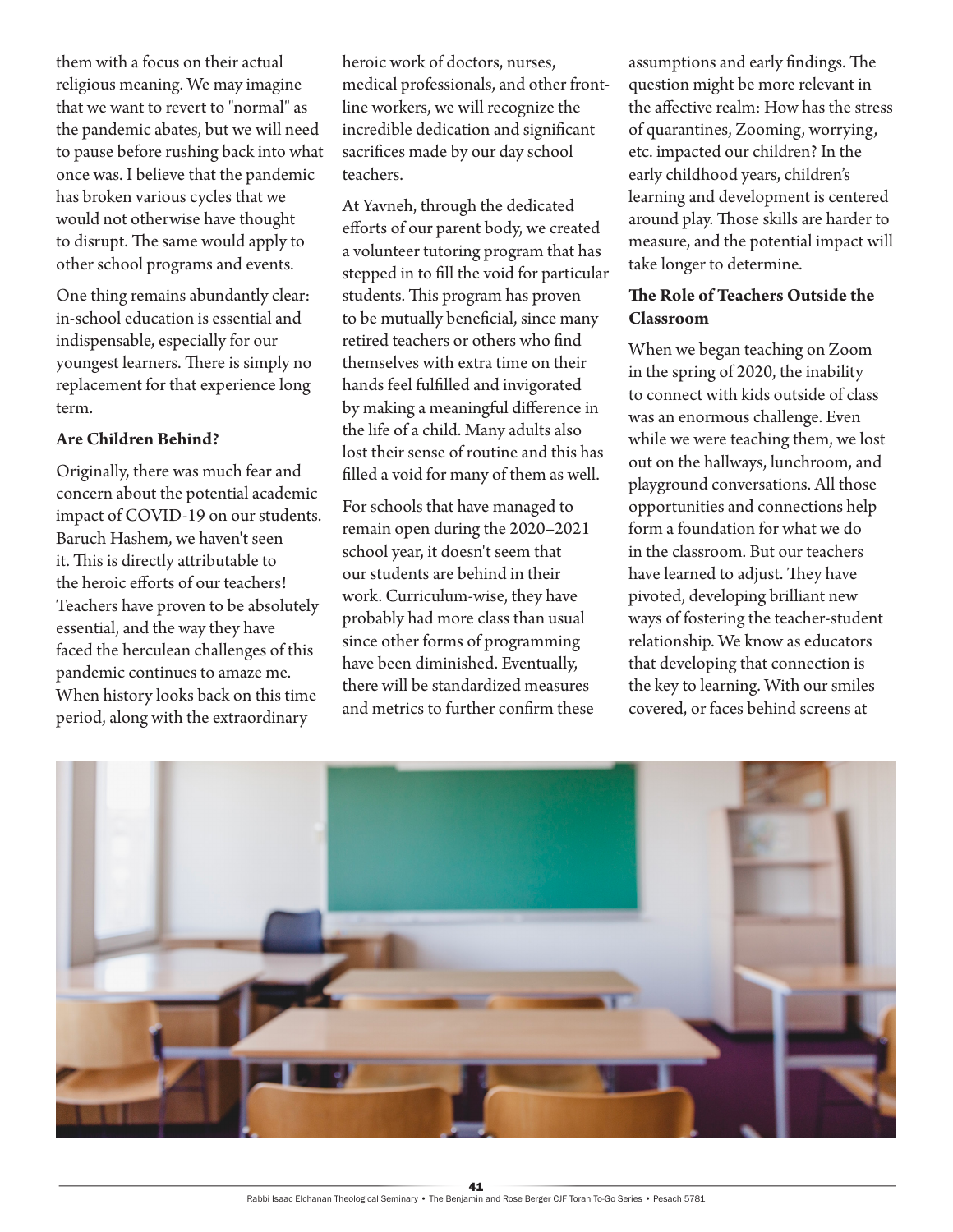times, teachers have learned other nonverbal cues of encouragement and ways to show their belief in their students. The pandemic has placed teachers in a role where they need to check in and connect with kids more outside of the classroom. They care about the social and emotional growth of the children and how they are doing spiritually. As we applaud and express admiration for our teachers, it is vitally important that we continue to check in and monitor the impact of the pandemic on our faculty, both emotionally and physically. This should be done both on an organizational level as well as on an individual level.

Rabbi Soloveitchik, in his powerful *Fate and Destiny* (translated from the Hebrew *Kol Dodi Dofek*), describes the approach and philosophy of a person of destiny. According to the Rav, when such a person is confronted with suffering and evil, that person, "recognizes the world as it is and does not wish to use harmonsitic formulas in order to gloss over and conceal evil. The man of destiny is highly realistic and does not flinch from confronting evil face to face." Rather, the Rav explains, this person acknowledges the existence of pain and suffering in the world. "Evil exists, and I will neither deny it or camouflage it . . . I ask one simple question: **What** must the sufferer do so that he may live through his suffering?"

The Rav famously differentiates between **what** and **why**. "We do not inquire about the hidden ways of the Almighty, but, rather, about the path wherein man shall walk when suffering strikes. We ask neither about the cause of evil nor about its purpose, but, rather, about how it might be mended and elevated. How shall a

person act in a time of trouble? **What** ought a man to do so that he not perish in his affiliations?" Our schools have responded to this crisis with clarity, conviction, and resolve.

Overall, I am very encouraged and optimistic about where our students are today. Many are flourishing. They realize with renewed enthusiasm how much they love being in school! At the same time, those who are struggling need more support and attention than before and schools are doing their best, with partnership from parents who are also balancing new challenges, to fill those needs.

### Dr. Laya Salomon

#### Associate Professor

*Yeshiva University's Azrieli Graduate School of Jewish Education and Administration*

#### **The Pandemic and Jewish Education**

More than changing our views of what day schools should be, COVID-19 has changed our understanding of what day schools are, and have always been, doing.

This reminds me of the Jewish understanding of *teva* (nature) and *nes* (miracle). While all of God's creations are miraculous and wondrous, the wonder becomes habitual when we observe it on a regular basis. It's when we experience something that defies everyday nature — the unique waterfall, the near-death escape that we recognize the remarkability and immenseness of all that surrounds us.

Schools have always been working valiantly to tend to nearly every aspect of their students' growth and development, and we've become

accustomed to that. When the pandemic hit and we were all thrown into disarray and our children were home from school for a few months, we realized how much day schools do and how much we need them to nurture our children's academic, social, and spiritual selves.

One important aspect of the educational experience that has been highlighted during the pandemic is the value of parental partnership. We as parents have been forced partners in our children's education, and while there were many ugly parts of the experience, an invested interest in, and need to know about what our children were learning and doing, ensued. In some respects, despite the distance, we got to know our children's teachers better than ever. Schools have operated in partnership with parents long before the pandemic, and to varying degrees. This experience gave both stakeholders — parents and schools — an opportunity to consider how meaningful those partnership were and what aspects of the partnership could be deepened even more.

#### **Innovations Going Forward**

Another benefit: when the limitations of learning surfaced, so did the possibilities for learning. When remote instruction became the norm, we experienced educational opportunities that we never thought possible. Remarkably, without a physical school to attend, learning continued and teachers prepared lessons where students were collaborative, engaged and on-task. We became aware that a deliberate and planned system of learning can happen outside the schoolhouse as well, and I believe this realization will be a mainstay in the future.